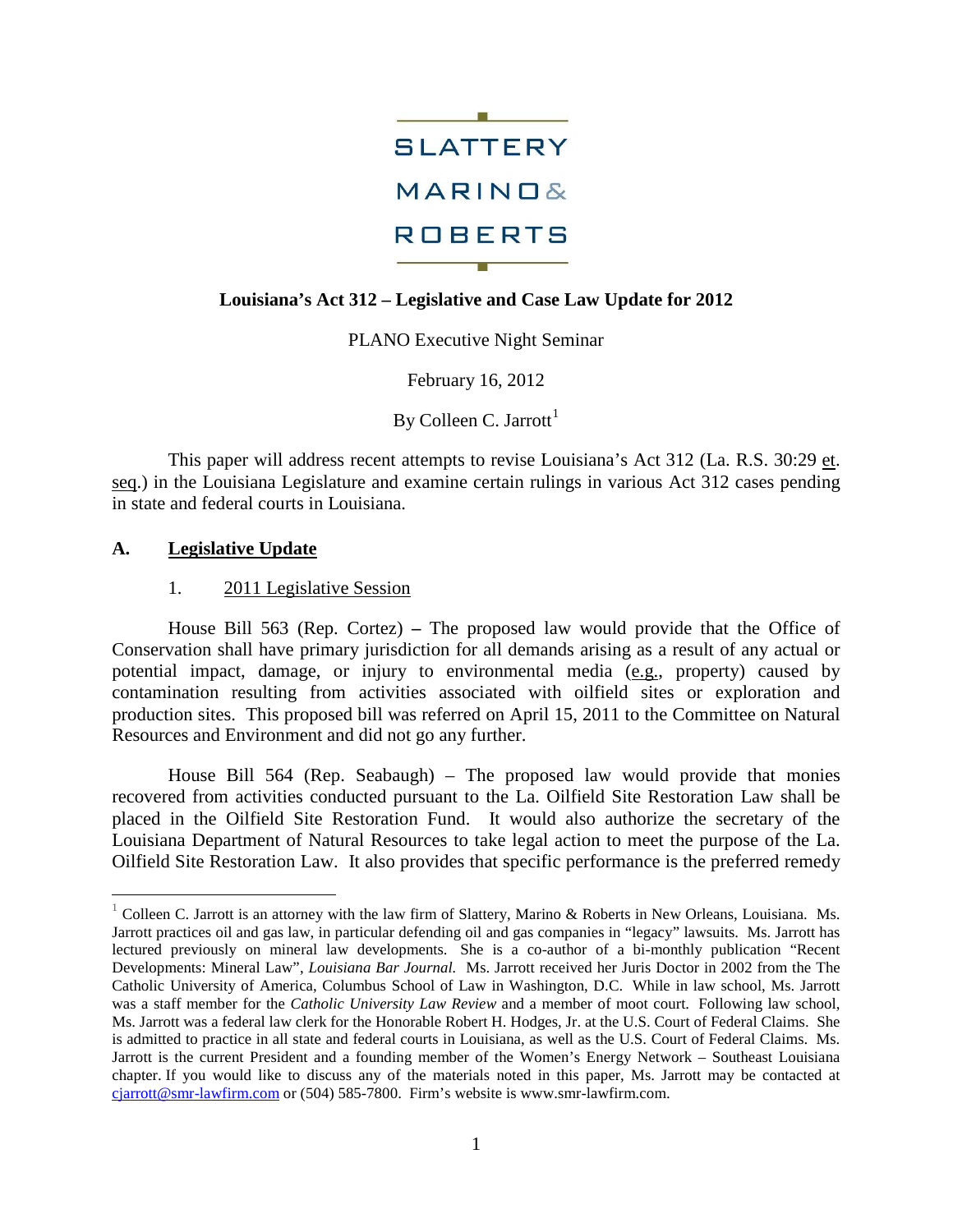in a case of failure to restore the property subject to a mineral lease or mineral servitude. The proposed law would also require that notice be sent to the lessor and provide a reasonable opportunity to respond and perform. This proposed bill was also referred to the Committee on Natural Resources and Environment and did not go any further.

#### 2. 2012 Legislative Session

Another amendment to Act 312 will be submitted in Louisiana's House of Representatives this coming session, beginning in March 2012. The proposed bill seeks to amend La. R.S.  $30:29(C)(1)$ , (4) and (5) and section (H), as follows:

Preliminary Hearing On Responsibility – After the expiration of the initial 30 day stay (set forth in Sec. B(1) of the Act) and any time prior to the trial on the merits, plaintiff must request a hearing before the district court to make a prima facie showing of the identity of the potentially responsible party or parties who caused or who are otherwise legally responsible for remediating to regulatory standards the contamination at issue. The hearing would be a summary proceeding (without a jury). The preliminary ruling would not prohibit a responsible party from challenging (1) the responsibility determination, (2) the allocation for responsibility among the potentially responsible parties or any other issues incident to responsibility. If a prima facie showing has not been made against a party, that party shall be dismissed without prejudice and could be rejoined later by another defendant, if evidence supports rejoinder. If a party is not rejoined, then it is entitled to a judgment of dismissal with prejudice following a final judgment on the claims asserted by the party against whom the preliminary dismissal was granted. The district court may also enter summary judgment in favor of any party on any issue, if appropriate.

Notice Requirements Before Sampling/Testing - To provide that any party that intends to conduct environmental testing of the "environmental media" (e.g., property) must provide 30 days notice to all parties, the court and the Louisiana Department of Natural Resources ("LDNR"). Written notice shall be sent by registered or certified mail. Failure to provide notice shall give any party the right to exclude in a subsequent proceeding the results of the testing. This provision would not affect any sampling or testing conducted prior to this proposed amendment.

Admission of Responsibility – When a party has admitted responsibility (not liability; see below) for remediation within 180 days of the preliminary hearing, the court shall not proceed to trial on any claims until after a plan to evaluate and remediate the environmental damage approved by the LDNR has been submitted to the court. Parties can still engage in the pretrial process leading to trial, however. Once admission of responsibility is received by the LDNR, then it will issue a personal and public notice to all current and past operators of record. Within 30 days of the issuance of the notice, the court shall refer the development and approval of the most feasible plan to the LDNR. The department (not court) shall order that a plan be developed and submitted within a reasonable time as determined by the LDNR. The plan shall include an estimate to implement the plan.

Admission of Responsibility, Not Liability – An admission of responsibility under Section (b) shall be an admission of responsibility solely for purposes of the evaluation and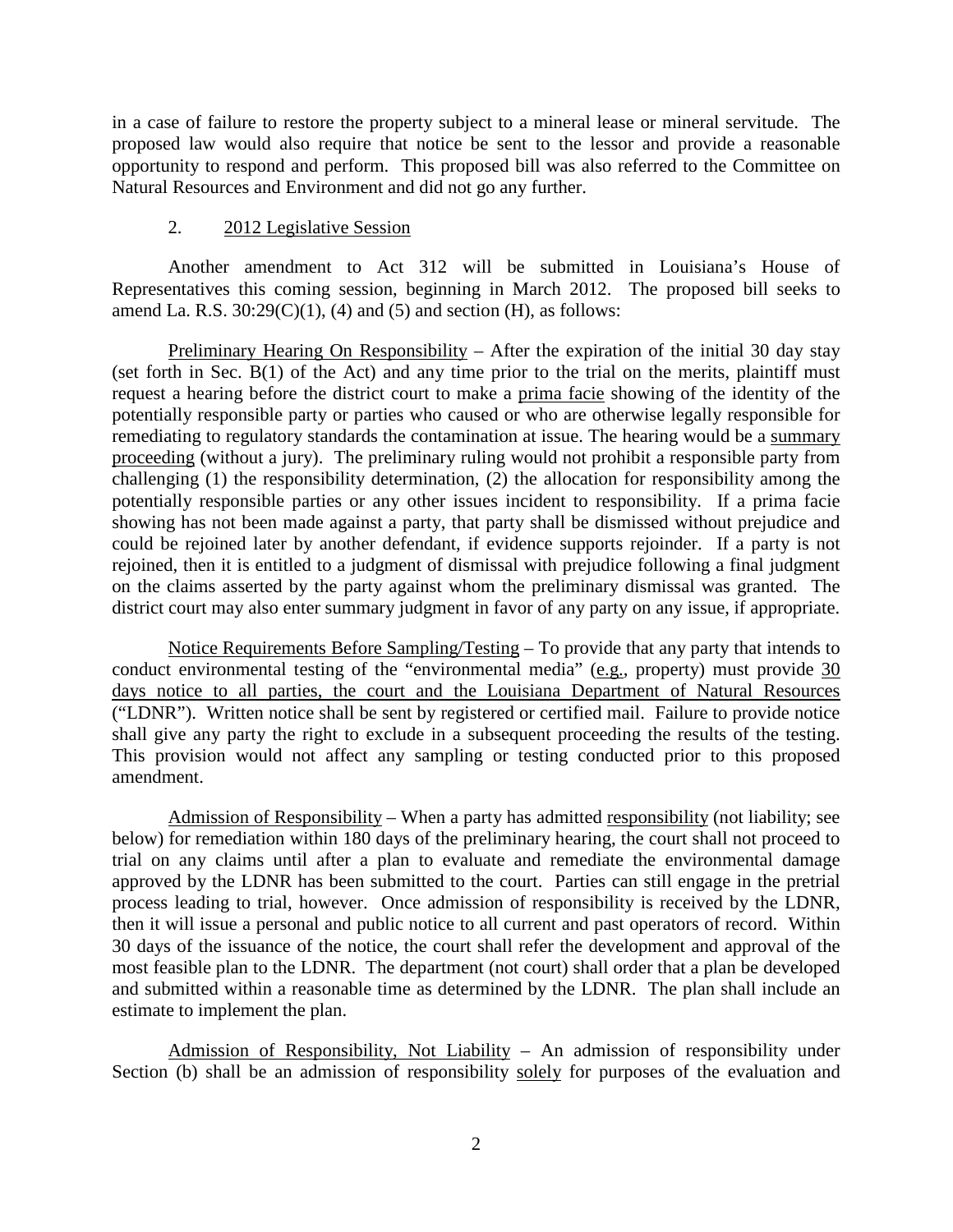remediation to applicable regulatory standards and shall not be construed as an admission of liability (also, not a waiver of any defenses).

Admissibility of Plan and Instructions to Jurors – Admissibility of any plan or remediation approved by LDNR in court and also provides that the court instruct the jury as to procedures for the development, review and implementation of the most feasible plan, including a procedure for (1) submission of plans to LDNR, (2) the LDNR's review and approval of the plan, (3) the court's adoption of the most feasible plan, etc.

# **B. Case Law Update**

# 1. Sweet Lake Land & Oil Co., Ltd. v. Exxon Mobil Corp., et al., 09-1100 (W.D. La.). $^{2}$  $^{2}$  $^{2}$

This is a "legacy" lawsuit that was initiated in federal court in the Western District of Louisiana on July 1, 2009. Trial is currently set to begin on March 19, 2012. This case is significant for a couple of reasons: (1) the case originated in federal court, whereas most of these legacy lawsuits are filed in state court, later removed to federal court by defendants, and then remanded back to state court, and (2) there have been a number of interesting rulings—some made for the first time in any Act 312 case—that are worth noting.

By way of background, the property at issue is the Chalkley Field, located in Cameron Parish, where so many of these cases are filed. Plaintiff, The Sweet Lake Land & Oil Company, Ltd. ("Sweet Lake"), alleges that the defendant oil companies--Exxon, Texas Eastern Skyline Oil Company ("Skyline") and Noble Energy, Inc. ("Noble"), et al.--have caused environmental contamination to certain portions of Sweet Lake's property due to ongoing oil and gas operations.

## a. Bifurcation: Try Liability First, Then Damages

Until now, courts that have considered whether cases governed by Act 312 should be tried in one proceeding (liability and damages) or two (liability first, trip to LDNR, then trial on remaining damages) have all decided that Act 312 provides for one trial. See, e.g., Duplantier, Germany, Brownell; see generally La. Code of Civ. Proc. art. 1736.

On December 5, 2011, ExxonMobil filed a motion to bifurcate the liability and damages phases of trial, pursuant to Fed. R. Civ. Proc. 42. Exxon argued that the lease under which it operated did not contain an explicit obligation to remediate the surface of the property in excess of the plan to be adopted by the Court, pursuant to Act 312. Therefore, its only remediation obligation as to plaintiff is a clean-up pursuant to the applicable state regulatory standards. Exxon stated that Sweet Lake has private claims against other defendants, but not Exxon. Hence, a bifurcated trial would be warranted because Sweet Lake will have to try any private damages claims against other defendants, but only after a trial on liability. Exxon requested that trial be conducted as follows:

<span id="page-2-0"></span> $2$  All rulings discussed in this paper are available electronically via PACER and/or Westlaw. A copy of any of these decisions may be provided upon request.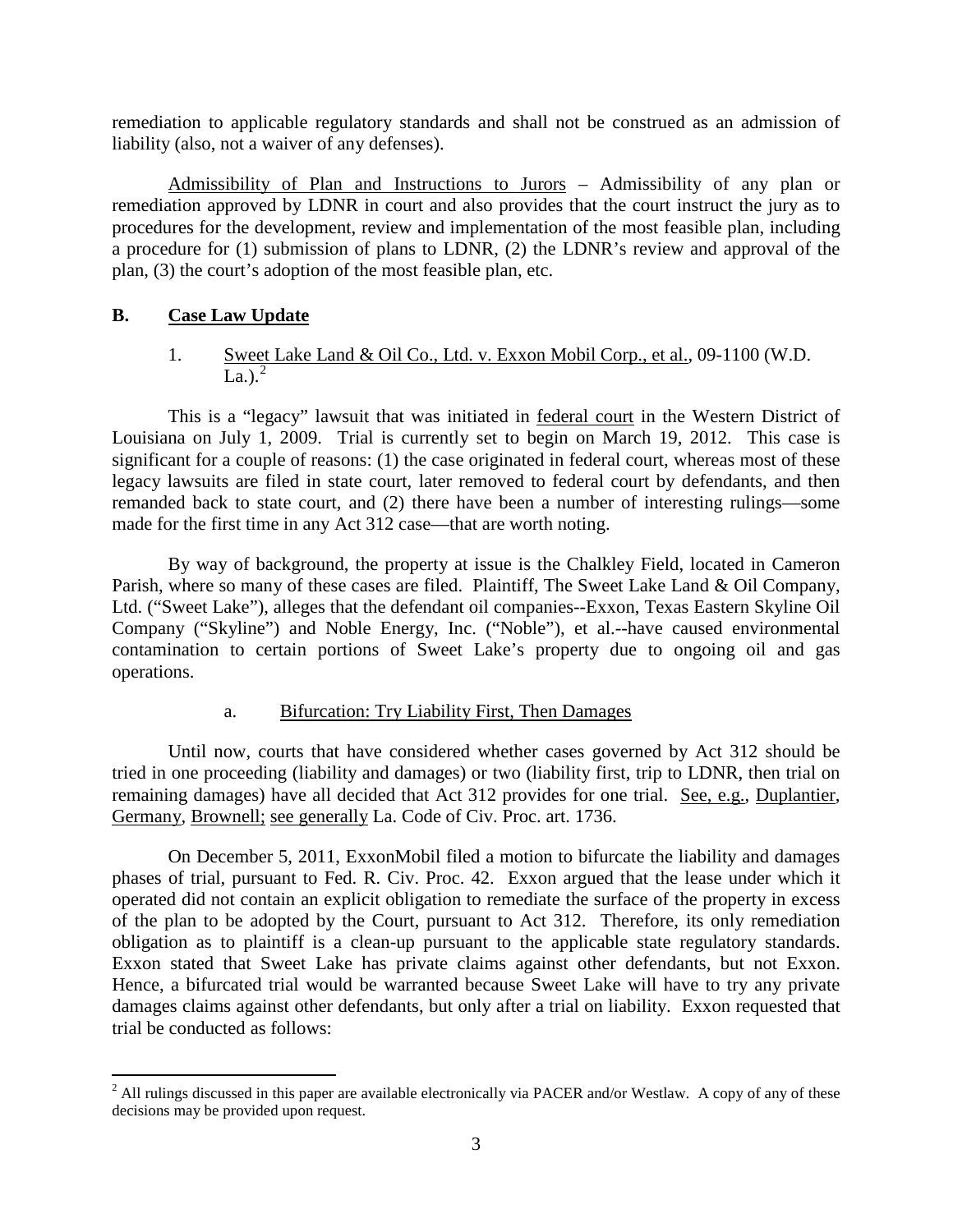Phase I: Liability – Exxon argued that Act 312 provides a remedy not a cause of action. As such, a trial on the breach of contract and negligence causes of action should occur first. Sweet Lake would have to prove that one or more defendants are legally responsible for any alleged environmental contamination. Sweet Lake would then have to overcome defendants' affirmative defenses. Alternatively, however, if the jury finds that Sweet Lake does not have any cause of action against any of the defendants, then the trial would conclude at the end of Phase I, saving the court and the parties time and money.

Phase II: Private Damages – According to Exxon, it would never have to participate in this phase because Sweet Lake's only claim against it is an Act 312 clean-up. Thus, Phase II for Exxon would consist of going to the LDNR for approval of its proposed remediation plan, along with any other responsible parties. La. R.S.  $30:29(C)(1)-(C)(3)$ . Meanwhile, plaintiffs would proceed with its private damages case against any remaining defendants.

Sweet Lake responded to Exxon's motion arguing (1) bifurcation would prejudice plaintiff, (2) every case that has considered whether to bifurcate an Act 312 trial (Duplantier, Germany, Brownell) has ruled that one trial is appropriate, and (3) Sweet Lake has private damages claims against Exxon. On this last point, Sweet Lake argued that Exxon breached an implied obligation to remediate the surface because Exxon acted unreasonably or excessively as an operator. Plaintiff also argued that evidence of the cost to remediate would be important in the liability phase so that the jury can determine the amount of the footprint that defendants were entitled to leave on the property. Finally, Sweet Lake argued that liability and damages are intertwined and not capable of being bifurcated because it would lead to duplicated testimony by expert witnesses.

After hearing oral argument on the matter on January 3, 2012, Judge Minaldi ruled from the bench, ordering that the trial be bifurcated as Exxon suggested. In her ruling, Judge Minaldi stated that given the complexity of the case, the fact that multiple parties are involved and the distinction between the issues of liability and damages, it would shorten trial to try liability first and then damages.

#### b. Stay of Compliance Orders

In July 2011, Sweet Lake filed a motion to stay three compliance orders issued by LDNR to Exxon, Skyline and Lapis (a current operator of the property and third-party defendant). Prior to this motion, Exxon filed a motion to stay the case in order to carry out the directives set forth in the compliance orders. The contamination addressed by the compliance orders was the very contamination involved in the lawsuit. The compliance orders were generated based on environmental data submitted by Sweet Lake, as statutorily required by Act 312.

Sweet Lake responded that (1) the compliance orders contemplate that the Court may stay the orders pending the outcome of the litigation and (2) Sweet Lake did not learn about the orders until Exxon filed its motion to stay. Sweet Lake relied on the All Writs Act, which purportedly allows federal courts "to issue all writs necessary or appropriate in aid of their respective jurisdictions." 28 U.S.C. § 1651. Sweet Lake argued that a federal court may enjoin a state court or an administrative agency where it is necessary to prevent interference with a federal court's "consideration or disposition of a case as to seriously impair the federal court's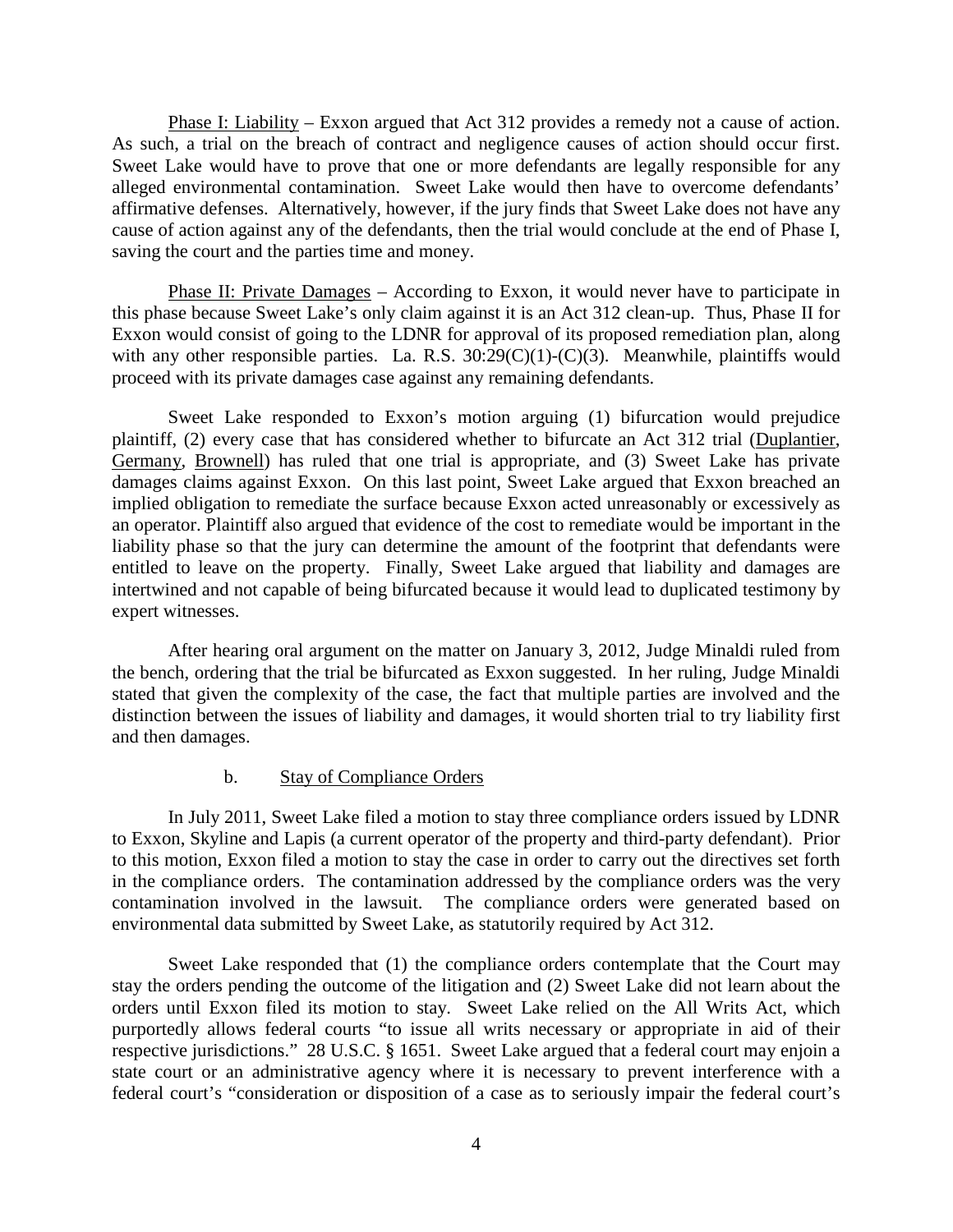flexibility and authority to decide that case." Newby v. Enron Corp., 338 F.3d 467, 747 (5<sup>th</sup> Cir. 2003).

Sweet Lake further argued: (a) the compliance orders frustrate the court's ability to follow Act 312 because it would allow Exxon to determine and implement a clean-up plan that would not be reviewed by the court, (b) the compliance orders seek to divest the court of jurisdiction that was endowed by Act 312, and (c) Sweet Lake will suffer irreparable injury because it is the owner of the property and the orders permit defendants to enter plaintiff's land to begin remediation activities based on data submitted by Sweet Lake.

In response, Exxon argued that Sweet Lake's request for a stay is impermissible pursuant to the All Writs Act because the filing of an Act 312 lawsuit does not alter LDNR's ability to issue compliance orders (See La. R.S. 30:29(B)(2)) and Exxon's fulfillment of the compliance orders would resolve the very remediation that plaintiff seeks. Exxon stated that the Fifth Circuit's interpretation of the All Writs Act provides that it only applies to "extraordinary circumstances" that "indisputably demand" a particular course of action to "vouchsafe" the integrity of the federal court judgment. Exxon argued that the "extraordinary circumstances" prong is not present here and that the jurisdiction of the federal court is not threatened; therefore, the All Writs Act is not triggered.

Staying the case, Exxon maintained, would violate separation of powers between federal and state governments. After all, the State is in a better position (than the court) to know what remediation should be done at the property. Act 312 does not divest LDNR from issuing a compliance order. If it did, LDNR would be powerless to order any action on the property during the pendency of a lawsuit.

On September 1, 2011, following oral argument, Magistrate Judge Kay granted plaintiff's motion to stay the compliance orders. Exxon filed a motion for reconsideration. On December 16, Magistrate Judge Kay maintained her prior decision and relied, in part, on the premise that Act 312 bestowed primary jurisdiction over the issue of remediation with the court, unless there was an emergency situation that the LDNR would have to attend to. Here, she noted, there was no such emergency; the orders only posed an obstacle to the court's ability to timely and orderly decide the case. $3$ 

Exxon filed an appeal of the December 16 decision to the district court judge, Judge Patricia Minaldi, pursuant to Fed. R. Civ. P. Rule 72. Exxon argued, among other things, that the Magistrate Judge lacked the power to issue a stay because it effectively was an injunction, which is prohibited by the Federal Magistrates Act (28 U.S.C. §636(b)(1)(A)) and the stay was a violation of the All Writs Act because there are not any extraordinary circumstances in this case.

<span id="page-4-0"></span> $3$  LDNR eventually intervened in the matter and filed a motion for reconsideration of the Magistrate's September 1 order to stay compliance orders. Certain trade associations like Louisiana Oil and Gas Association ("LOGA") and Louisiana Mid-Continent Oil and Gas Association ("LMOGA") filed *amici curiae* briefs. Sweet Lake has also now sued LDNR in the  $19<sup>th</sup>$  Judicial District Court for the Parish of East Baton Rouge, which is where La. R.S. §30:12 requires that the State be sued.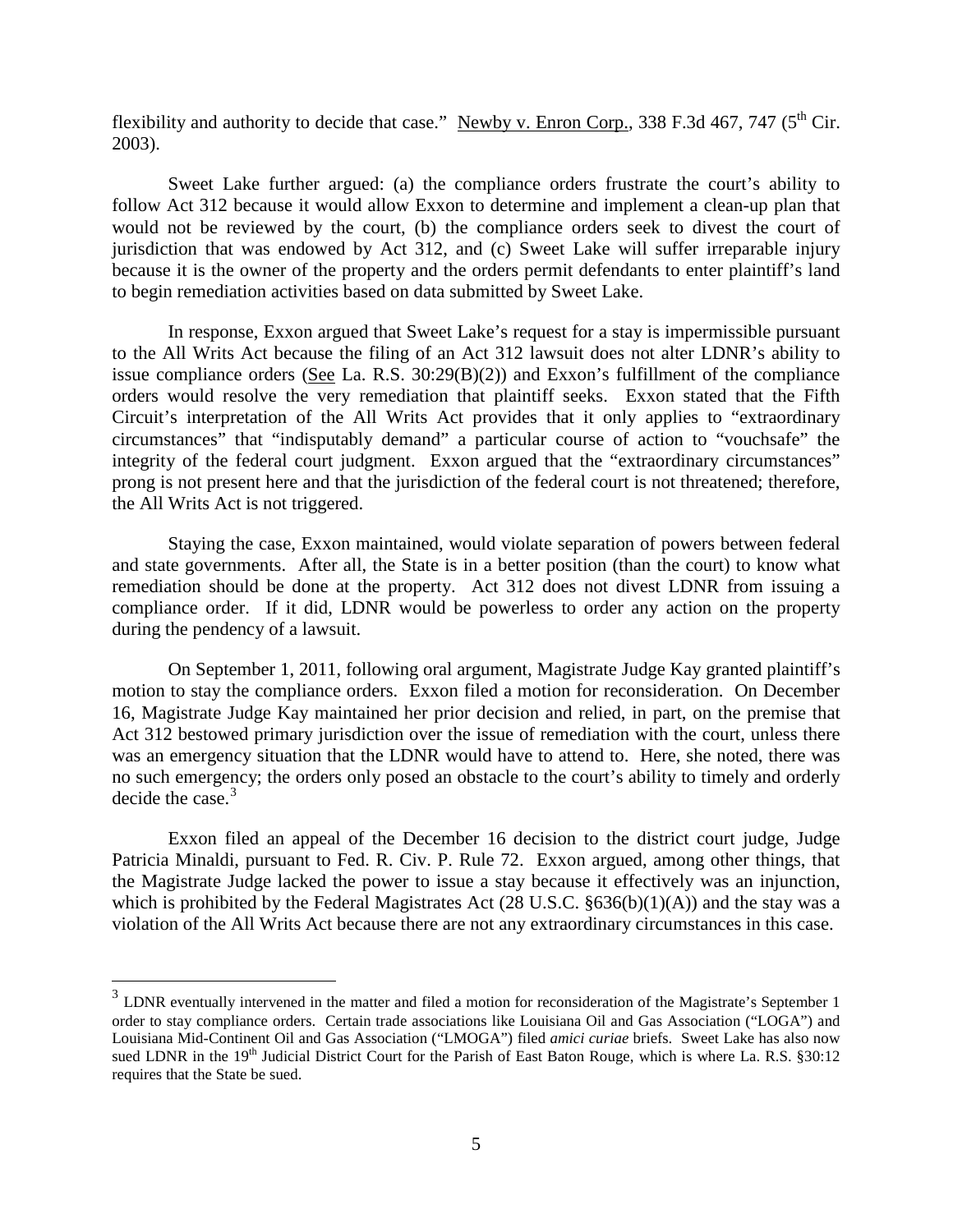As of now, Judge Minaldi has not ruled on this matter; a hearing has been set for February 16, 2012 in Lake Charles, Louisiana.

#### c. Solidary Liability Pursuant to La. Mineral Code Arts. 128 and 129

On August 3, 2011, Noble Energy, Inc. filed a motion for summary judgment seeking to limit its liability with its predecessors in title, pursuant to La. Mineral Code articles 128 and 129. First, Noble argued that as sublessee that acquired its interest in a mineral lease before the enactment of the Mineral Code in 1975, they had no privity of contract with Sweet Lake and could not be liable to it under that lease. (Mineral Code Article 128 subsequently made both assignees and sublessees directly responsible to the lessor for the lease obligations.) The court disagreed, concluding that the Mineral Code should be applied retroactively on this issue, as there was no pre-code jurisprudence on whether a sublessee was directly responsible to the lessor for environmental restoration. Therefore, the court concluded, Noble had no vested right in a lack of privity defense, and Mineral Code art. 128 would be applied retroactively.

 Noble next argued that the Mineral Code does not make an assignee or sublessee liable for environmental damages before he acquired his interest in the lease, based on the language of Article 128 that the new interest owner "becomes liable" to the landowner "to the extent of the interest acquired." (Emphasis added). Noble argued that this comported with La. C.C. art. 2687, which makes a lessee liable for damages to the leased thing "caused by his fault."

The court disagreed, holding that the obligation to restore the property is indivisible, and therefore all obligors with that duty are liable *in solido* to the landowner. The court did rule, however, that where the same land has been burdened by multiple mineral leases, a contractual duty to restore the surface to its "original condition" means restoration of the surface to its condition at the time that particular lease was issued, not to its condition before any oil and gas operations took place.

# 2. Hazel Richard Savoie v. Alice T. Richard, et al., 10-18078, 38<sup>th</sup> Judicial District Court, Cameron Parish, Louisiana

This is a lawsuit that went to trial before Judge Penelope Richard on November 7, 2011. It was supposed to last two weeks, but actually lasted four weeks. The jury awarded plaintiffs \$36 million for Act 312 remediation and \$18 million for private damages.

One of the more interesting motions that was filed in this case was a motion in limine to exclude any reference to "Act 312 of 2006" during trial. Plaintiffs filed the motion arguing that at least some of the contamination located on the Savoie property was deposited there as a result of oil and gas processes that are not regulated by the LDNR and are outside the scope of Act 312. Plaintiffs planned to introduce evidence at trial showing that at least some of the contamination occurred after the custody transfer/sales point and that most or all of the post-custody transfer/sales point contamination is commingled with contamination that occurred prior to the custody transfer/sales point. Plaintiffs stated that the jury will have to decide which contamination is attributable to sources located upstream of the custody/transfer point and which sources are located downstream of the custody transfer/sales point. Thus, plaintiffs argued, it is